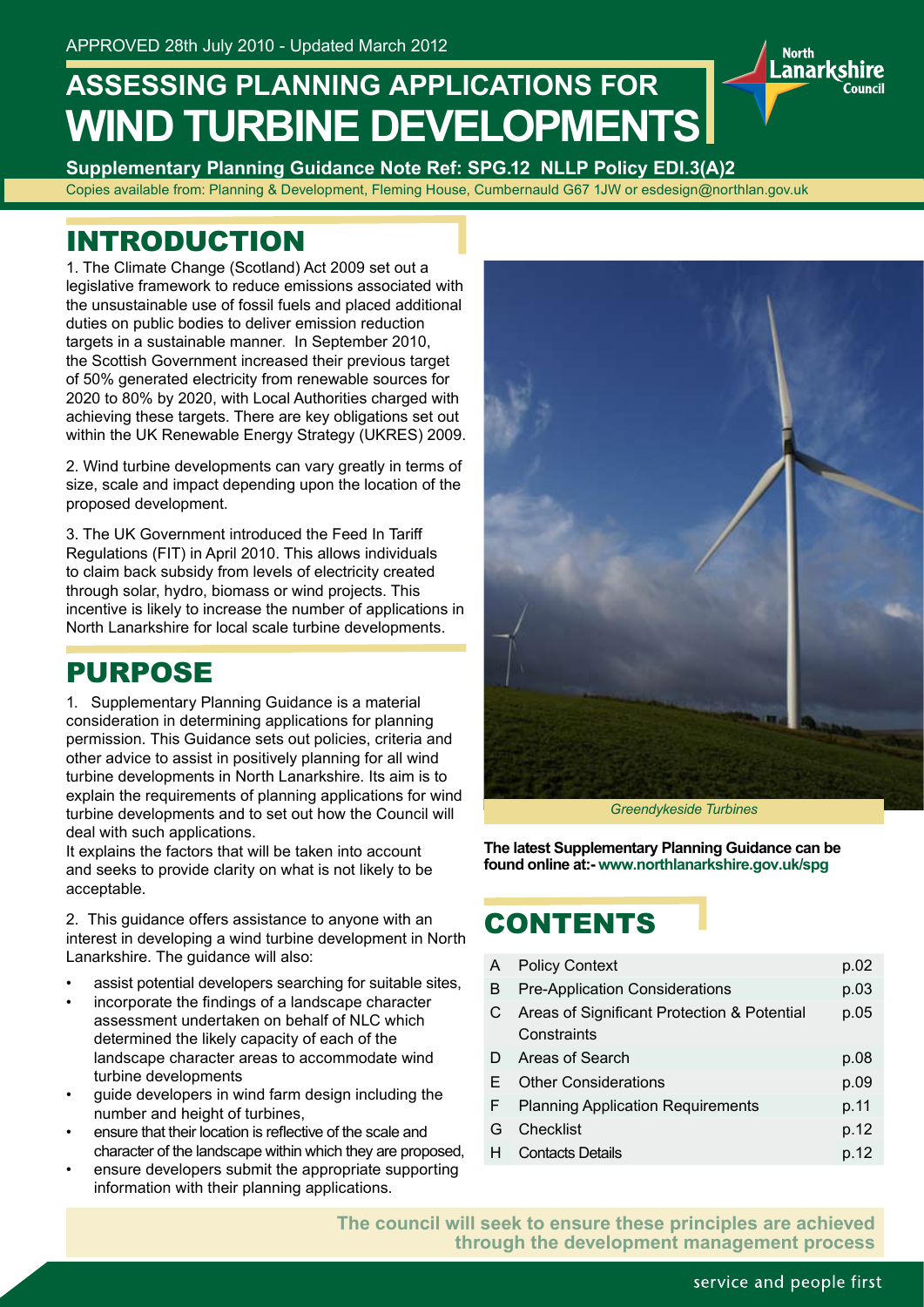### A. POLICY CONTEXT

1. National Policy - The renewables industry in Scotland is guided by relevant national policies of the Climate Change (Scotland) Act 2009, the renewables action plans (http://www.scotland.gov.uk/Topics/Built-Environment/planning/National-Planning-Policy/themes/renewables) and national planning guidance contained within SPP (Scottish Planning Policy) (2010). These plans and guidance are supplemented by a series of online renewables advice including 'Onshore wind turbines' and 'Process for preparing spatial frameworks for wind farms.'

2. Strategic planning guidance is contained within the Glasgow & Clyde Valley Joint Structure Plan (4th Alteration 2009) Strategic Policy 8, Diagram 22, and Strategic Policy 9. Potential areas of search are identified as the focus for investment in significant wind farm developments over 20MW. Outside these areas, wind farm developments over 20MW raise strategic planning issues and require to be assessed against the relevant Structure Plan criteria. Under the Planning etc. (Scotland) Act 2006, the Structure Plan is being replaced by a Strategic Development Plan (SDP) for Glasgow & the Clyde Valley. In September 2010, the Main Issues Report (MIR) was published for consultation. This MIR has stated that landscape and cumulative impact are more appropriately dealt with at local level. The North Lanarkshire Wind Farm Search Areas have been devised using these two main assessment criteria. The Glasgow & Clyde Vallley Joint Strategic Development Plan is due to be published in Summer 2011.

**3. Local Policy - There are several policies in the Finalised** Draft North Lanarkshire Local Plan approved by the Council on the 27th November 2008 which are relevant to all aspects of wind turbine developments: The main policy context is found under **EDI 3 A2.** This document represents the Supplementary Guidance referred to in **EDI 3 A2.** Other directly relevant policies are **NBE 3** and **DSP 4**. Aspects of wind turbine development would also require to be cross-referenced with and assessed against Policy **NBE 1, NBE 2** and all relevant Supplementary Guidance documents.

4. Any applications for windfarm developments with output capacity **exceeding 50MW** are determined by the Scottish Government under s.36 of the Electricity Act 1989. North Lanarkshire Council is a statutory consultee on those proposals submitted to the Scottish Government.

5. All applications under 50MW are determined by the Council under the Planning etc (Scotland) Act 2006. Irrespective of the scale of development, planning applications must be determined in accordance with the provisions of the Development Plan.

6. All planning authorities in Scotland are required to set out a spatial framework for onshore wind farms of over 20MW generating capacity and, if considered appropriate for those wind farm proposals of less than 20MW generating capacity. North Lanarkshire Council considers it appropriate that this SPG provides a spatial framework for all wind turbine developments within the Council area, irrespective of scale and output.

**The Council will expect applications to comply with the Scottish Natural Heritage Guidance on Siting and Design**ing Windfarms - see www.snh.org.uk/pdfs/

**..........strategy/renewables/Guidance\_Siting\_Designing\_ ..........windfarms.pdf** 2

### **North Lanarkshire Local Plan**

**EDI 3 A2 Assessing Economic Development and Infrastructure Proposals – Utilities Development - Wind Farms**

The Council supports in principle...all forms of renewable energy generation and telecommunications proposals, subiect to criteria and SPG 12 Assessing Applications for Wind Turbine Developments:

- A detailed assessment (EIA and/or AA) to demonstrate no likely significant effect or no adverse effect on the site's integrity for development proposals outwith a Natura 2000 site.

- A detailed assessent of development located several km away from the boundary of a Natura 2000 site, particularly where there is connectivity between the proposed development and the designated site. **NBE 3 Assessing Development in the Green Belt and Rural Investment Area.**

The Council will protect the character and promote development in the GB and RIA through restricting development to acceptable types, including:- - generation of power from renewable sources. **Policy DSP 4 Quality of Development**

Development will only be permitted where high standards of site planning sustainable design are achieved. Where appropriate, Wind farm proposals will need to demonstrate that:

**1.** an appraisal has been carried out of the existing character and features of the site and its setting including: identity, connections, landscape, biodiversity, heritage or amenity value

**2.** existing on site rights of way or features of natural or historic environment interest (including stone buildings) will be safeguarded or enhanced - including: archaeological, historic environment, landscape features and wildlife interests

**3.** the proposed development takes account of the site appraisal and any evaluation of design options, and achieves a high quality development in terms of:

3c. Addressing energy, resources and waste issues in order to create a sustainable development with a low ecological footprint including: energy & water conservation; sustainable construction and drainage which minimises pollution; promoting health & wellbeing; reducing waste and resources used; storage, collection and composting of waste and recyclable materials, and measures which reduce CO2 emissions and encourage low and zero carbon approaches.

3d. mitigating any likely air quality, noise, or pollution impacts particularly in or adjacent to Air Quality Management Areas

3e. ensuring that water body status is protected and, where possible, enhanced. Status includes physical characteristics, so proposals such as culverting will only be considered where no other practical option exists. Foul water should connect to the public sewer - alternatives to this will only be permitted where no public system exists and the alternative does not pose an environmental risk. Sustainable Urban Drainage Systems should be adopted within site design and appropriate details require to be submitted with any planning application; and

3f. Integrating successfully into the local area and avoiding harm to the neighbouring amenity by relating well to the existing context and avoiding adverse impact on existing or proposed properties through overlooking, loss of privacy or amenity, overshadowing, noise, or disturbance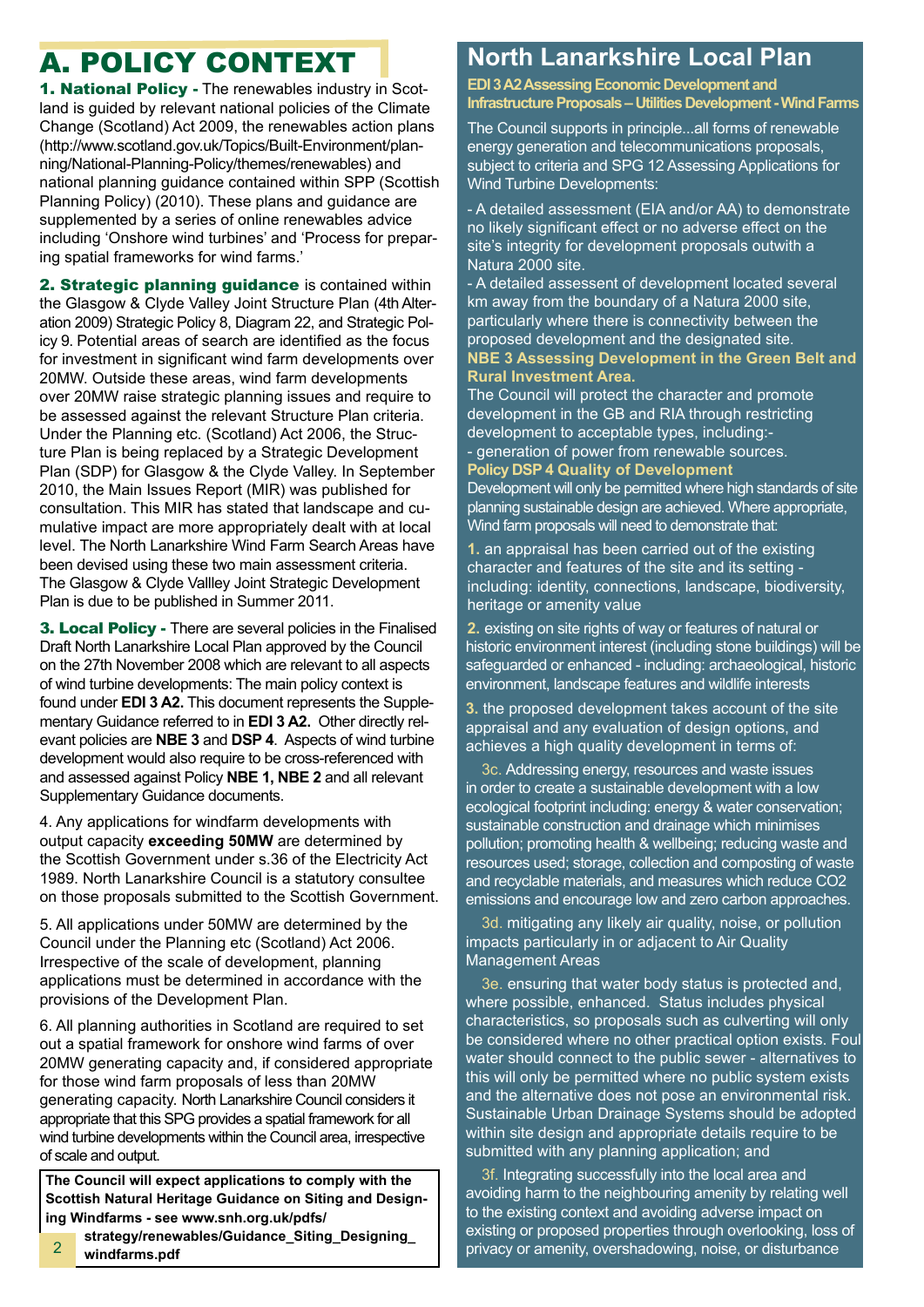### B. PRE-APPLICATION CONSIDERATIONS

**1.** It is recommended that all potential applicants of wind farm or turbine developments of any scale should contact Planning and Development Service for pre-application consultations at an early stage.

For National and Major scale developments Pre-Application consultation is required and applications must include a Pre-Application Community Consultation Report setting out how local people have been informed and involved in the preparation of the scheme and how their views have been taken into account in the submitted scheme.

Whilst formal Pre-Application Consultation is a requirement on National and Major Development Community engagement is encouraged for all wind turbine development.

All formal proposals will be subject to appropriate evaluation of visual, noise and other potential environmental impacts on sensitive receptors at or near application sites. Pre-application discussions, irrespective of size of turbines, will enable development constraints to be identified and enable developers to provide additional information in support of their planning application. SNH also welcomes involvement in pre-application discussions, particularly where proposals might affect European sites, SSSIs or raise natural heritage issues of national interest. Applicants/developers should combine three approaches towards forming a view on the likely sensitivity of a site at the pre-application stage:

- Desk-based study of existing information
- Appraisal of habitats and species likely to be present
- Reconnaissance survey

The use of all three approaches provides a picture of the level of natural heritage interest and informs the scale and type of survey necessary to conduct an adequate assessment of those impacts likely to be of significant environmental effect.

**2.** The capacity of the landscape to accept a single turbine or the cumulative effect of a group of turbines requires to be evaluated. The following information is regarded as useful to enable effective pre-application discussions to take place on cumulative impacts:

- • Grid reference for proposals (per turbine)
- Draft representative viewpoints
- Description of turbines heights (hub and blade tip) and model
- Number of turbines
- Base Plan incorporating list of all consented, application stage or scoping wind turbine developments

(Refer to: Siting and Designing of Small Scale Wind Turbines, March 2012 www.snh.gov.uk/docs.

**3.** Proposals must be supported by maps showing the zones of visual impact (Zones of Theoretical Visibility, ZTV). Illustrations of the proposed development are

It will generally be appropriate to demonstrate compliance with the objectives of policy DSP 4 through submission of design and access statements in line with relevant Scottish Government Planning Advice Notes. Supplementary Planning Guidance is a material consideration in determining applications for planning permission. **3** 3



*Braidenhill Farm - single turbine*

required - animated computer generated images can be particularly useful. Visual information should be presented in a way which communicates accurately and as realistically as possible the actual visual impact of the proposal on the surrounding landscape.

**4.** Pre-application discussions will be an important first step in processing applications for turbines that are over 20m to blade tip in height. This will allow the Council to outline at an early stage what information is likely to be necessary for this scale of proposal within North Lanarkshire. All of the criteria listed within the SPG are necessary to be addressed when assessing an application at this scale, however the most important issues are:

- Visual Assessment particularly on cumulative impact
- Protected Species
- **Noise**
- **Aviation**

**5.** It will be advisable as part of the pre-applications process for applicants to discuss your development proposals with the organisations listed below:

- Ministry of Defence,
- **Airport Operators**
- Scottish Natural Heritage,
- Historic Scotland, (via Scottish Government)
- Scottish Environment Protection Agency,
- Health and Safety Executive,
- Transport Scotland,
- Forestry Commission Scotland,
- Rail Authority and
- Electricity transmission/distribution network operator
- **Ofcom**
- **Telecommunications**
- Other organisations identified at pre-application discussion

**6.** For National and Major scale developments Pre-Application Consultation is required and applications must include a Pre-Application Consultation Report setting out how local people have been informed and involved in the preparation of the scheme - and how their views have been taken into account in the submitted scheme.

Whilst formal Pre-Application Consultation is a requirement on National and Major Developments, community engagement is encouraged for all wind turbine developments.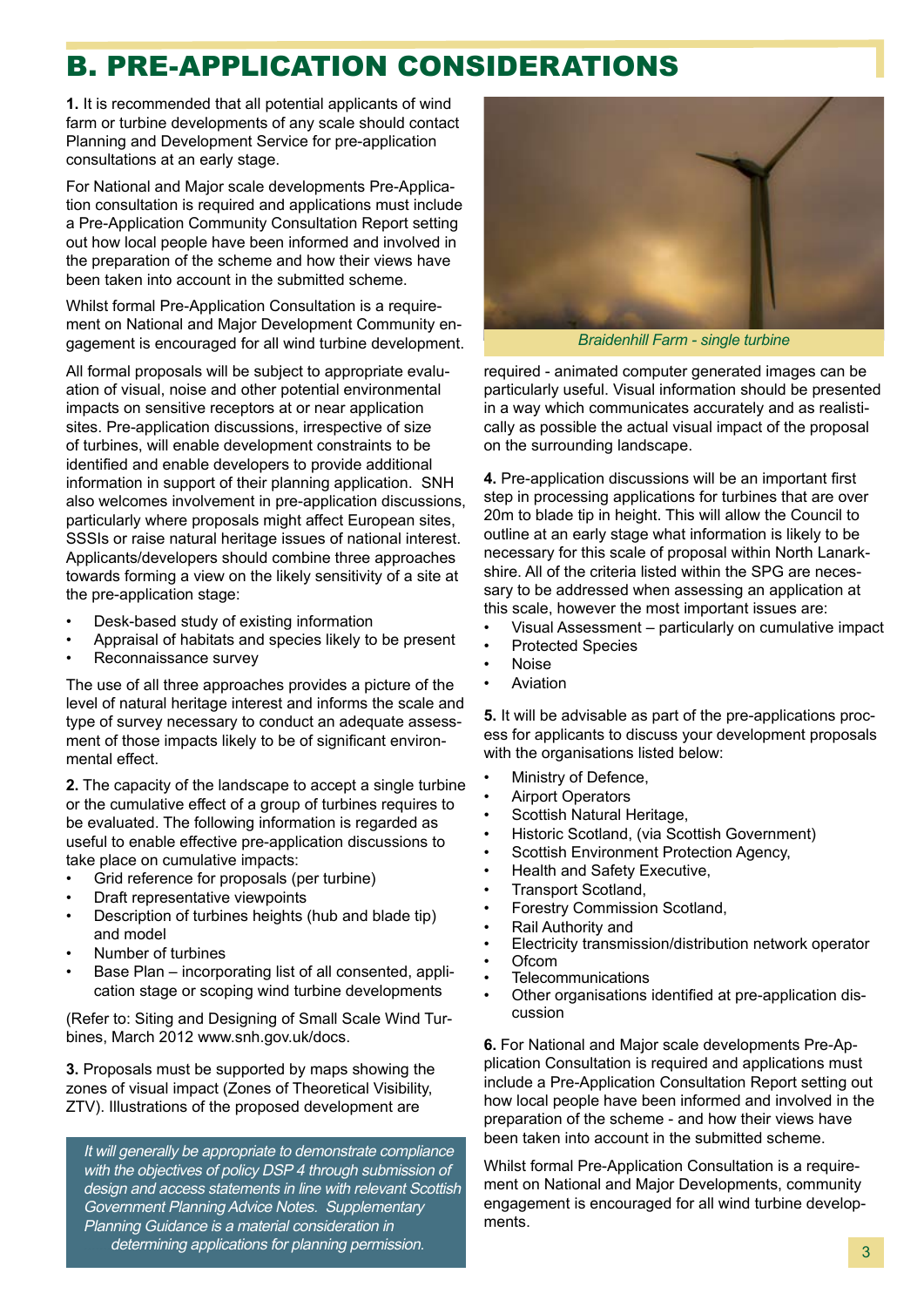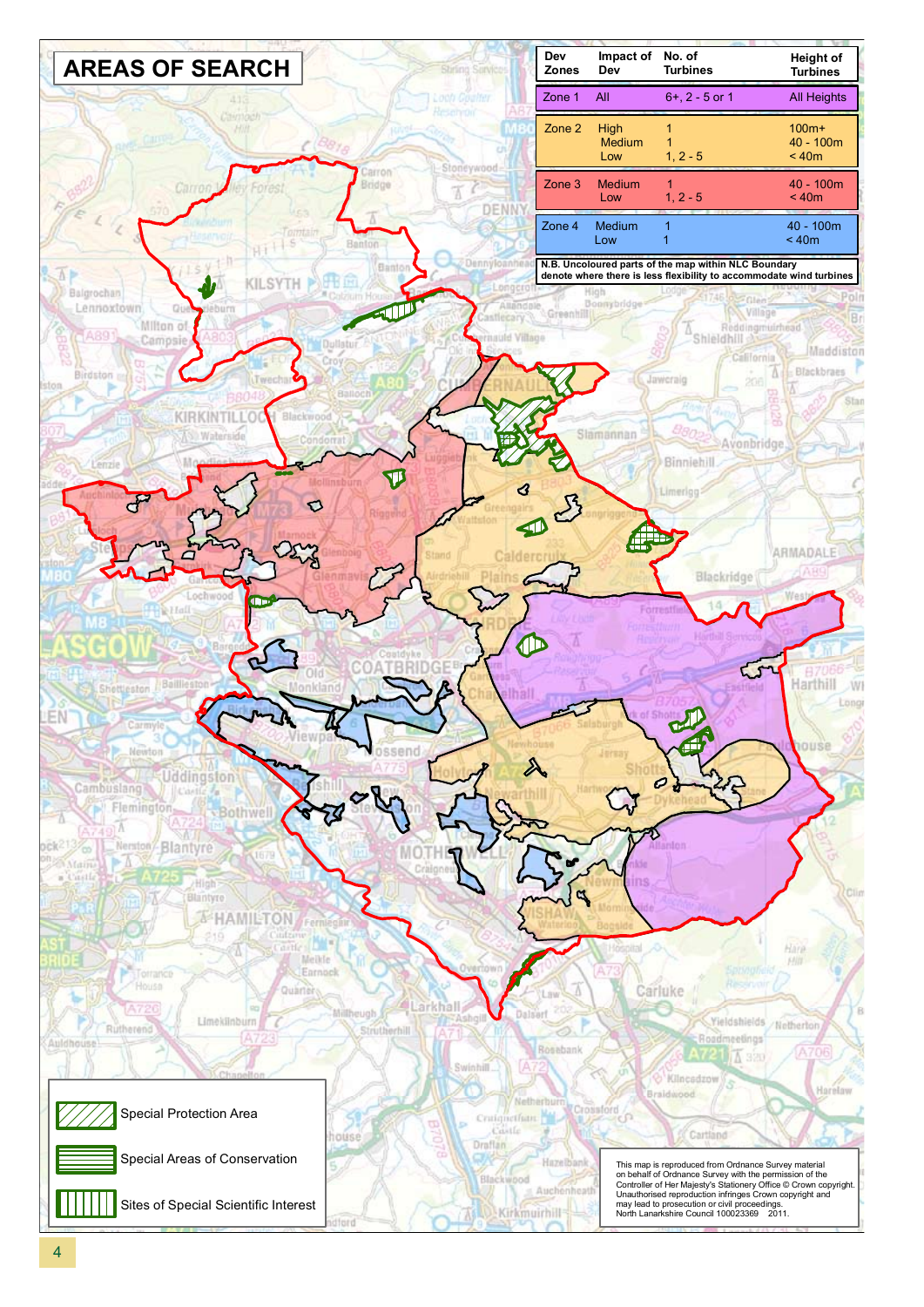### C. AREAS OF SIGNIFICANT PROTECTION & POTENTIAL CONSTRAINTS

#### 1. PROTECTED SITES:

Areas may be designated as Special Areas of Conservation (SAC) where they support rare, endangered or vulnerable natural habitats and species of plants or animals (other than birds). Where areas support significant numbers of wild birds and their habitats, they may become Special Protection Areas (SPA). SACs are designated under the Habitats Directive and SPAs are classified under the Birds Directive. Together SACs and SPAs from the Natura 2000 network of sites.

#### 2. North Lanarkshire has four SAC's, namely:

Black Loch Moss, Clyde Valley Woodlands (incorporating Garrion Gill SSSI), North Shotts Moss and West Fannyside Moss. There is one Special Protection Area – Slamannan Plateau

#### 3. APPROPRIATE ASSESSMENT:

Any development proposal which is likely to have a significant effect on a Natura 2000 site and is not directly connected with or necessary to the conservation management of that site must be subject to an appropriate assessment by the planning authority of the implications for the site's conservation objectives. Development which could have a significant effect on a Natura 2000 site can only be permitted where:

An appropriate assessment has demonstrated that it will not adversely affect the integrity of the site, or there are no alternative solutions, and there are imperative reasons or overriding public interest, including those of a social or economic nature. Where, in the absence of any alternatives, an authority proposes to approve a plan or project which could adversely affect the integrity of a Natura site, Scottish Ministers must be notified and compensatory measures necessary to ensure the overall coherence of the Natura network is protected must be provided. For plans or projects affecting a Natura site where a priority habitat or species (as defined in Article 1 of the Habitats Directive) would be affected, prior consultation with the European Commission via Scottish Ministers is required (unless the proposal is necessary for public health or safety reasons or will have beneficial consequences of primary importance to the environment.) The Scottish Government accords the same level of protection to proposed SACs and SPAs as those which have been approved by Scottish Ministers for formal consultation.

(See Guidance on Assessing Connectivity with SPA's, March 2012, www.snh.gov.uk/docs)

#### 4. NORTH LANARKSHIRE NATIONAL DESIGNA-TIONS - 13 Sites of Special Scientific Interest:

Black Loch Moss, Corrie Burn, Dullatur Marsh, Garrion Gill, Hassockrigg and North Shotts Mosses, Hamilton Low Parks (part of), Lady Bell's Moss, Longriggend Moss, Mollinsburn Road Cutting, North Bellstane Plantation, **Slammanan Plateau**, West Fannyside Moss and Woodend Loch.

In accordance with SPP, A Site of Special Scientific Interest (SSSI) is notified for the special interest of its flora, fauna, geology or geomorphological features. Development that affects an SSSI should only be permitted where:

- It will not adversely affect the integrity of the area or the qualities for which it has been designated, or
- Any such adverse effects are clearly outweighed by social, environmental or economic benefits of national importance.'

This includes the consideration of proposals out with the boundaries of SSSIs, which may affect the notified feature(s) within the SSSI.

#### 5. THE WIND FARM SEARCH AREAS MAP:

The accompanying map indicating Wind Farm Search Areas in North Lanarkshire (Shown on page 4) has all Natura 2000 sites and SSSIs identified on it. This is to highlight the significance of the protection given to these sites and that the areas are based on statutory environmental requirements. The online renewables advice states that there is practical benefit in wind energy developers knowing these requirements and recognising that the potential of sites would be expected to be lower than within other areas, owing to the application of the precautionary principle. This information should help developers reduce project risk in identifying suitable sites.

#### 6. GREEN BELT:

Under SPP there is a presumption against inappropriate development in green belts. Proposals for wind farm developments that are located within the Green Belt will be fully assessed against NBE 3A Assessing Development in the Green Belt and the related Supplementary Guidance SPG 07.

#### 7. PROXIMITY AND CUMULATIVE IMPACT:

Cumulative impacts occur when two or more wind turbines are visible either in combination, in succession or sequentially. Where proposals would result in two or more wind turbine developments within close proximity (around 15km or less), their cumulative impact requires to be fully evaluated. Account will be taken of factors such as natural and built environment features, noise and fixed viewpoints from roads, paths/ cycleways or rail routes.

#### SPATIAL FRAMEWORK

- 1. Scottish Planning Policy (SPP) (2010) requires that spatial frameworks are set out in development plans. The purpose is to guide wind turbine developments to appropriate locations, to maximise renewable energy potential and to minimise wasted effort and resources on inappropriately located proposals. The online renewables advice released in February 2011 suggests that whilst the SPP requires a spatial framework for wind farms of over 20MW generating capacity, locally developed planning guidance for development less than 20MW will serve developers and communities well.
- 2. The suggested approach for a Spatial Framework is broken down into three main stages: Stage 1. – Identify areas requiring significant protection Stage 2 – Identify areas with potential constraints Stage 3 – Identify areas of search.
- 3. The Areas of Search Map (p.04) has been derived using areas requiring significant protection and potential constraints of the landscape character of North Lanarkshire and cumulative impact. (see below for full details) This spatial framework will be further developed in full accordance to guidance and advice during the course of the Local Development Plan process for North Lanarkshire.<br>
5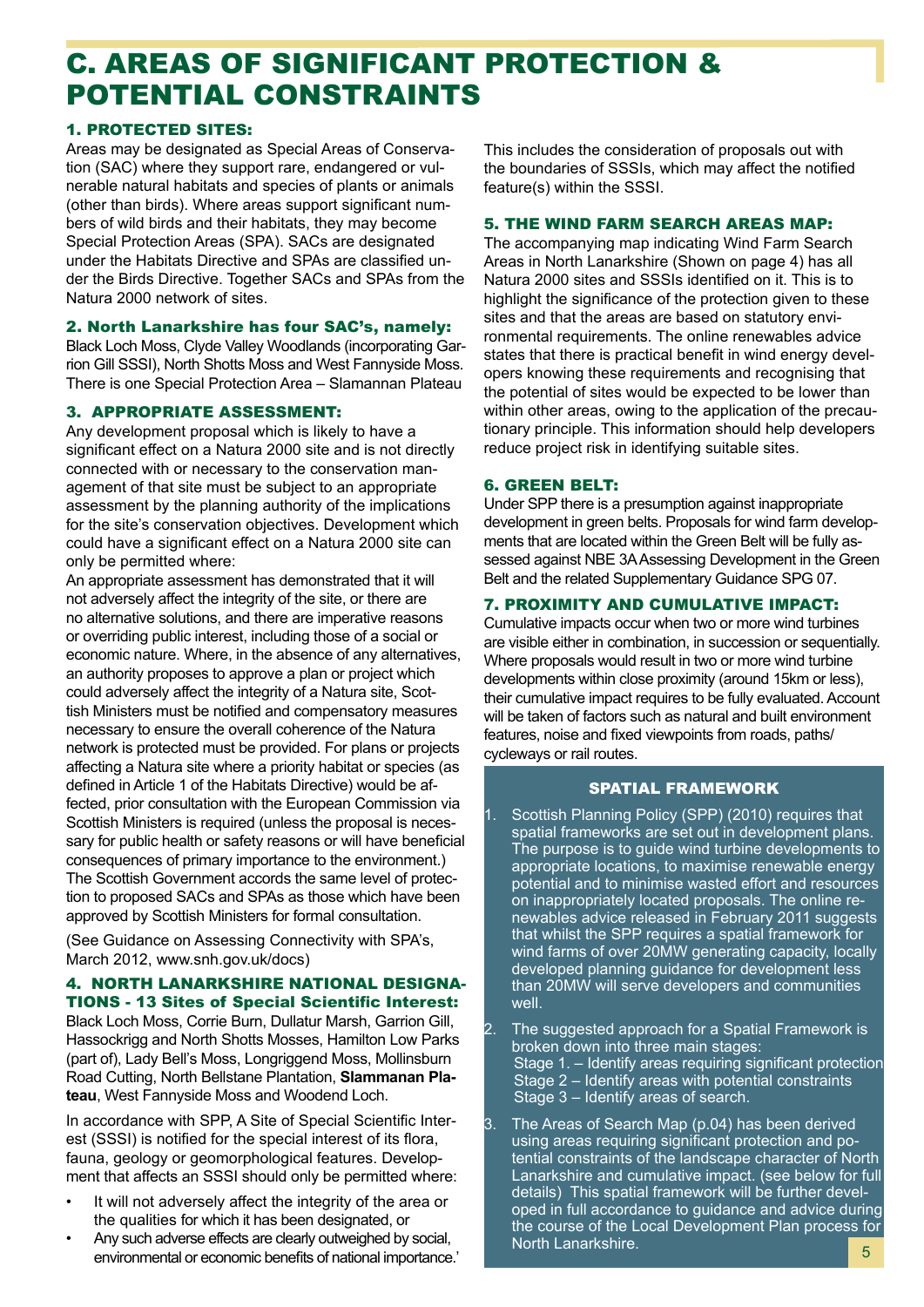#### 7. (Continued) PROXIMITY AND CUMULATIVE IMPACT:

Advice on cumulative impact contained in Cumulative Effect of Wind Turbines (2000) prepared for DTI by ETSU, SNH Guidance 'Visual Representations of Wind Farms: Good Practice Guidance' (March 2006) SNH, Siting and Designing Windfarms in the Landscape (2009) and 'Assessing the Cumulative Effects of Onshore Wind Energy Developments' March 2012 http://www.snh.gov.uk/docs and Scottish Government Online Renewables Advice will all be taken into account in determining developments. The Areas of Search Map on page 5 was devised using cumulative impact as one of the determining factors. Developers also need to take into account the constant and evolving nature of cumulative impacts and that the addition of each wind turbine development could have an effect around 360 degrees.

#### 8. SITING AND DESIGNING WIND FARMS IN THE LANDSCAPE:

Scottish Natural Heritage produced Siting and Designing Windfarms in the Landscape in December 2009 to provide guidance to all involved in the wind turbine development design process and it aims to learn from experience to inform the future siting and designing of windfarms.

North Lanarkshire Council wishes to ensure that wind turbine developments are sited and designed so that adverse effects on landscape and visual amenity are minimised, and that areas which are valued for their landscape and scenery within North Lanarkshire are given due protection. If wind turbine developments are sited and designed well, the capacity of NLC landscape to incorporate this type of development will be maximised. Conversely, if they are poorly located and designed the scope for further development in the future will be greatly reduced. The full document can be found at http://www.snh.gov.uk/docs

#### 9. CUMULATIVE LANDSCAPE AND VISUAL IMPACT ASSESSMENT:

Developers are advised to follow best practice advice contained in the Guidelines for Landscape and Visual Impact Assessment by The Landscape Institute and the Institute of Environmental Management and Assessment (second edition), (2002).

Cumulative impact assessments should include all operating and consented schemes within areas of between 30-60km radius and those which are the subject of valid but undetermined applications. The following should be included:

- Base plan of all public domain proposals (potentially out to 60km)
- ZTV (Zone of theoretical visibility) to 30km for all existing and consenting public realm applications
- Selection of viewpoints
- **Sequential Visual Analysis**
- Description & Assessment of Cumulative Landscape Effects.
- Photomontage and wireline representations,

#### 10. HISTORIC ENVIRONMENT:

Developments will be required to demonstrate how they can be accommodated without resulting in unacceptable significant adverse effects on the character of the historic environment, including:

- The Antonine Wall World Heritage Site and its buffer zone
- Listed buildings (over 300 within North Lanarkshire), especially where their landscape settings would be affected
- The Forth and Clyde Canal is a Scheduled Ancient Monument. Impacts that need to be addressed are those which could potentially cause direct impacts on the site itself and indirect effects on its setting
- Conservation areas, especially where the reason for their designation would be affected
- The Inventory of Gardens and Designated Landscapes, especially where the proposal would affect important vistas.
- Consideration of regional and local archaeological sites in accordance with SPP.

#### 11. LANDSCAPE DESIGNATIONS:

**Areas of Great Landscape Value** are of regional importance. The River Clyde Area of Great Landscape Value (AGLV) and Campsie Fells Regional Scenic Area (RSA) are deemed unsuitable for wind turbine developments and are therefore not identified as Wind Farm Search Areas.

**Country Parks:** There are three Country Parks in North Lanarkshire; Strathclyde, Palacerigg and Drumpellier. Strathclyde Country Park is a regional Tourism Development Area and the other two parks are of local significance.

**Local Nature Reserves:** Dumbreck Marsh, Gartcosh and Perchy Pond.

**Sites of Importance for Nature Conservations (SINCs)** are the Council's local natural heritage designations and are protected under Policy NBE 1 of the FDNLLP. Developers should also cross reference with SPG 20 Biodiversity where necessary. Wind farm developments near these sites will be assessed, with consideration of the number of turbines, height, pattern in the landscape, overall composition and relationship to key landscape features. Any negative impacts will need to be assessed.



6 *Aerial view of Blacklaw Wind Farm (54 turbines in operation in Blacklaw - 3 in NL area)*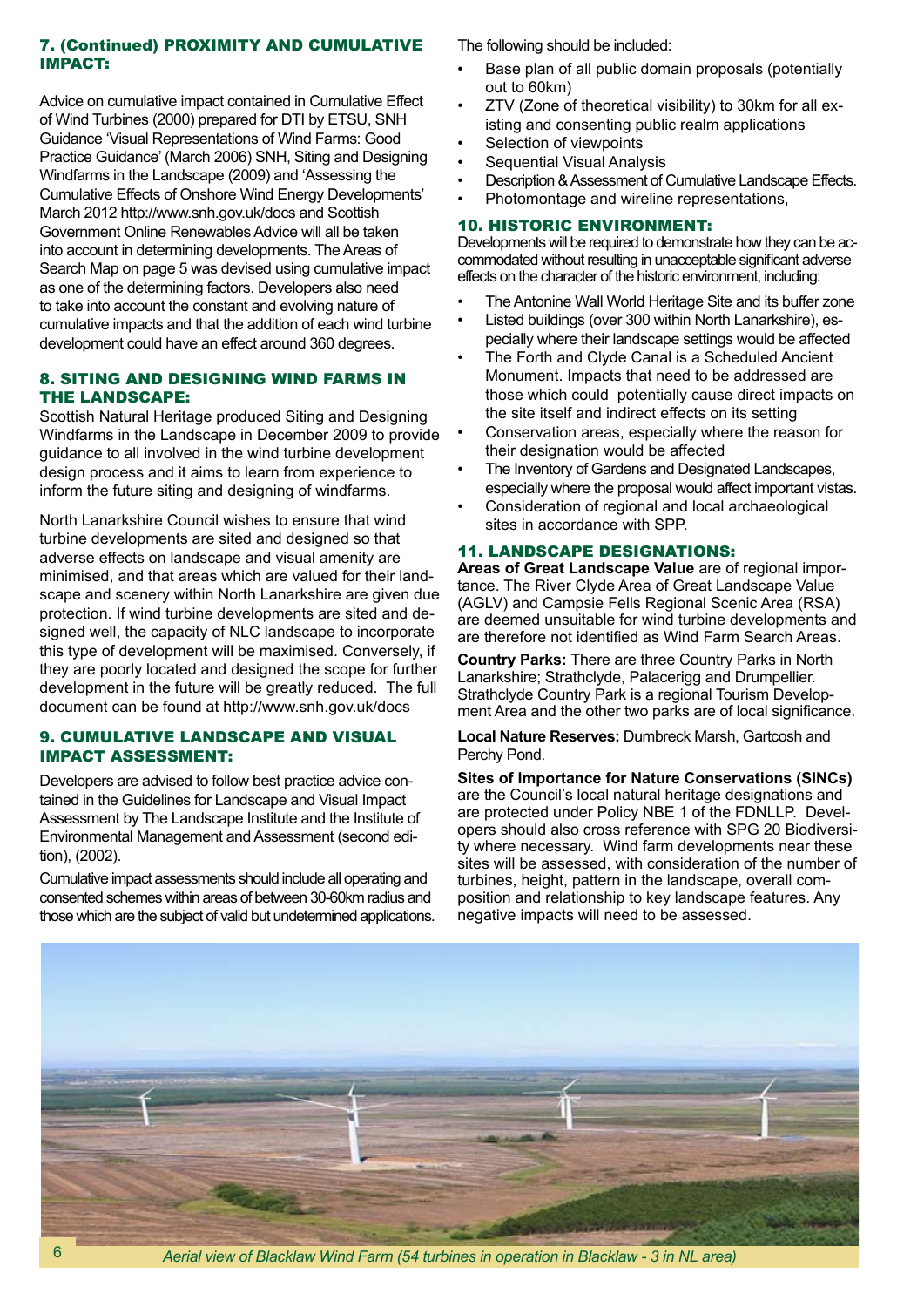#### 12. NON DESIGNATED NATURAL HERITAGE:

- European protected species (e.g. bats, great crested newts and otters)
- Other protected species (e.g. badgers, water voles, certain bird species)
- Species listed in the NLC biodiversity action plan
- Species listed on the Scottish Biodiversity List

The impact on such natural heritage interests will require to be assessed. Prior to granting planning permission, the Council must be satisfied that developments will not impact adversely on any European protected species or that, in its opinion, all three tests necessary for the eventual grant of a Regulation 44 licence (issued under The Conservation (Natural Habitats, &c.) Regulations 1994, as amended) are likely to be satisfied. To do otherwise would risk breaching the requirements of the Habitats Directive and Regulation 3(4) of the 1994 Regulations. The three tests are centred on aspects of the development and its location, i.e. Purpose / No Alternative / Not Detrimental. Aregulation 44 licence is issued by Scottish Ministers in consultation with Scottish Natural Heritage (SNH). Applications for wind turbine developments, irrespective of location, will be assessed on their own merits in relation to bird issues and applicants should be guided by SNH in respect of the requirements for ornithological surveys. Where necessary see SPG 20 Biodiversity.

#### 13. HABITATS:

Consideration must be given to the impact of wind turbine developments on habitats listed in the following documents:

- North Lanarkshire biodiversity action plan
- Scottish Biodiversity Plan
- Annex I of the European Union (EU) Habitats Directive
- 'The Ancient Woodland Inventory (Scotland), NCC (1986)
- **Central Scotland Green Network**

There may be specific requirements for Habitat Management Plans (HMP) depending upon the impact of a wind turbine development. These are frequently used to implement mitigation measures to address any negative impacts of developments and may include the management land out with the wind turbine site itself. The purpose of the HMP would be to enhance the condition and extent of habitats on site and to provide mitigation for any negative aspects of the development on flora and fauna. Applicants are asked to seek guidance from SNH at the earliest stage possible when considering a proposal for wind turbine development in NLC. SNH advises that turbines should be a minimum of 50m away from hedges, trees and woodlands in order to minimise the impact on wildlife. The National Planning Framework has identified Central Scotland Green Network (CSGN) as a national development. The following link provides more information on CSGN; http://www. centralscotlandgreennetwork.org/

#### 14. PEAT:

Wind farm development on soils which hold large stocks of carbon, for example peat, can potentially lead to carbon losses. Any potential wind farm developments must be designed to minimise soil disturbance when building and maintaining roads and tracks, turbine bases and other infrastructure to ensure that the carbon balance savings of the scheme are maximised. Areas of deep peat should be avoided and any proposed wind turbine developments should not have a significant detrimental impact on peatland and carbon balance. Where relevant, applicants will be expected to provide self certified geotechnical and hydrological information in support of applications, identifying the presence of peat at each site, including the risk of landslide connected to any development work. Developers may also be required to submit Construction Management Statements to address any negative implementation impacts. Further guidance is provided in the Scottish Government documents: Peat Landslide Hazard and Risk Assessment (2007) and Calculating Carbon Savings from Wind Farms on Scottish Peatland – A New Approach' (2008) ( http://www.scotland.gov.uk)

#### 15. ENVIRONMENT:

Developers are advised to consider the details contained within SEPA Planning Advice Note 4 on Windfarm Developments. (http://www.sepa.org.uk/planning.aspx#Guidance\_ notes.) There will be a presumption against developments which have a significant detrimental impact on the following sensitive receptors: carbon balance, air quality, the water environment, soils and peatlands, flood risk.

#### 16. COMMUNITIES:

Large-scale windfarm proposals (those over 20 MW) could have a significant impact on local communities and considerably alter the rural character of the countryside. As recommended in SPP, a distance of up to 2 km stand off distance applies in North Lanarkshire between areas of search and the edge of its towns and villages. Within this distance, proposals will continue to be judged on a case-by-case basis. Large scale windfarms are generally not regarded as suitable developments within urban areas because of their associated environmental impacts although there may be urban locations suitable for a limited number of turbines. Proposals for urban / urban fringe business / dedicated commercial wind turbine developments below 20MW will be considered on their individual merits.

#### 17. GROUNDWATER AND SURFACE WATER:

Developers should obtain all required authorisations or licences under the environmental protection regimes (e.g. the Water Environment (Controlled Activities)(Scotland)Regulations 2005 (CAR) prior to construction. Further details can be found in PAN 51: Planning, Environmental Protection and Regulation http:// www.scotland.gov.uk. Wind turbine developments will only be supported where they:

- Do not have a significant detrimental impact on the water environment (water quality, water quantity and ecological status) including watercourse, locks, wetlands, riparian areas, groundwater, hydromorphology and springs.
- Do not involve unjustified culverting and/or watercourse crossings
- Demonstrate that suitable measures will be adopted to prevent any significant adverse impacts on the water environment, including risk of pollution, and mitigate residual impacts.

It is recommended at an early stage that applicants demonstrate that the proposed drainage arrangements (both surface water and foul drainage) are appropriate and are capable of being authorised by SEPA under CAR. Surface water runoff from these sites must be treated via SUDS prior to discharge to the water environment. Applicants are advised to refer to SPG – 09 Flooding and Drainage for SUDS requirements. The Water Framework Directive (WFD) also requires maintenance of the good ecological status of water bodes and consideration of any potential impacts. Applicants are advised to refer to further advice from SEPA http://www.sepa.org.uk/water.aspx.

#### 18. BROADCASTING INSTALLATIONS:

Proposed developments should take into account the location of microwave and other radio communication links and television broadcasting installations within the area and ensure where necessary through mitigation that the protection or reprovision of transmission links is maintained. Where applicable, applicants should consult with network owners and Ofcom to ensure that no adverse material impact will occur, or alternatively that a technical solution is available and will be provided as part of the scheme. Where there may be an issue with broadcast interference it is for the applicant to show that they have consulted the network owners and that the latter are satisfied with the proposal. Where possible, a survey of television reception could be considered before works start to establish a baseline against which to assess the impact of the wind turbine.  $\frac{7}{2}$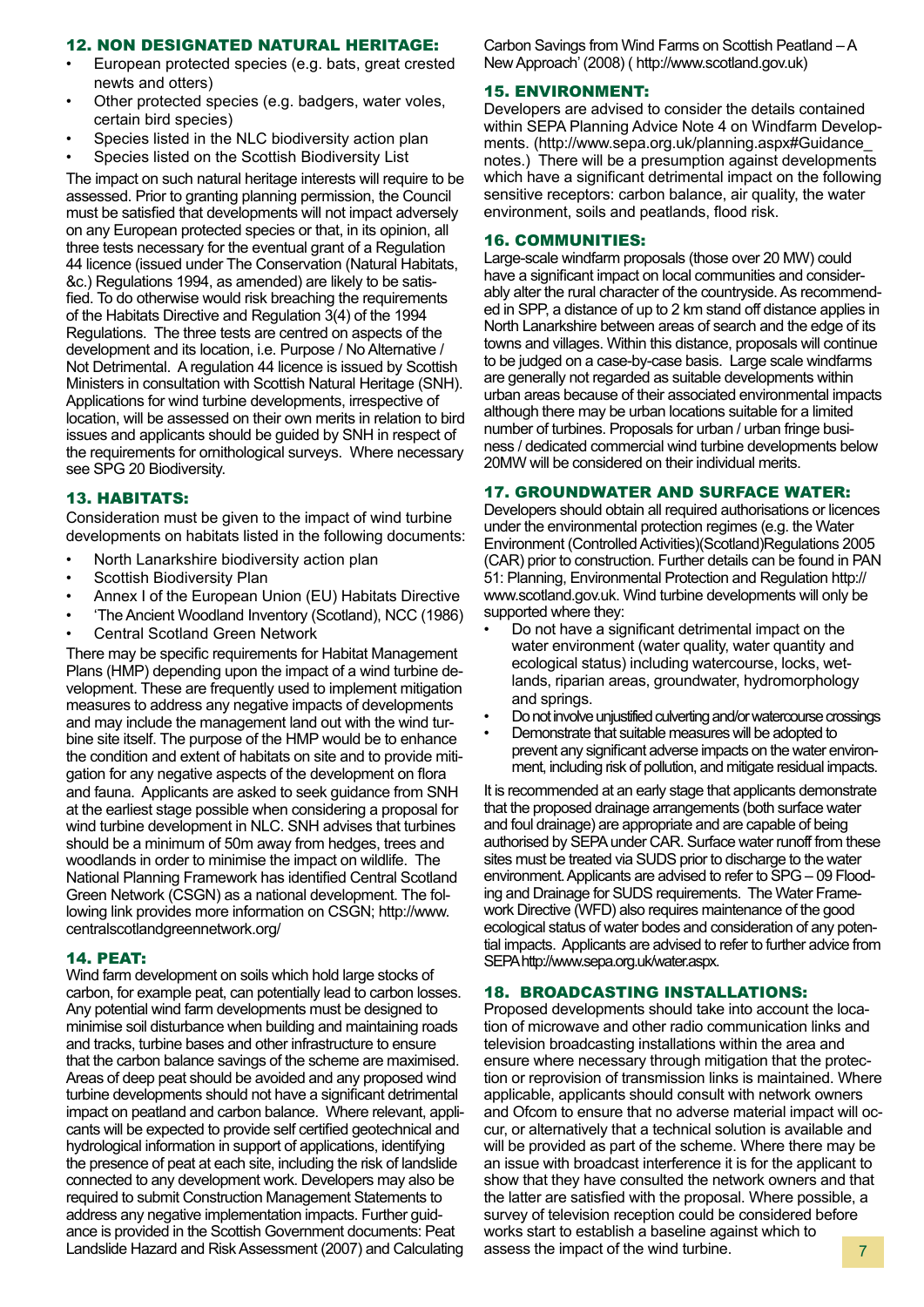#### 19. AVIATION AND DEFENCE INTERESTS:

In North Lanarkshire aviation and defence radar is a major constraint. Therefore for all wind turbine applications, applicants are advised to contact the relevant consultees such as National Air Traffic Service (NATS), Ministry of Defence, British Airports Authority and Glasgow, Edinburgh and Cumbernauld airport operators at an early stage in order to establish potential impacts and agree acceptable technical solutions. The Council will, following consultation with the relevant bodies, take account of the need to address impacts on airport operations flight activity, aviation and defence radar and seismological recording and ensure that impacts have been satisfactorily addressed. It is a matter for developers to address these impacts through discussion with the relevant bodies. Turbines which would have an adverse effect on aircraft navigation (military or civilian) and other radar installations used for health and safety applications will not be supported. Objections received on aviation grounds are likely to require suitable mitigation. This is not always attainable and could lead to refusal.

Scottish Planning Circular 2/2003 Safeguarding of Aerodromes, Technical Sites and Military Explosives Storage Areas: The Town and Country Planning (Safeguarded Aerodromes, Technical Sites and Military Explosives Storage) Direction 2003 identifies the need for safeguarding of Glasgow, Edinburgh and Prestwick airports and NATS (En Route) plc technical installations.

#### **NATS has two distinct divisions:**

- i. NATS (en-route) plc (NERL) provides en route Air Traf fic Services to aircraft flying in United Kingdom and North Atlantic airspace. NERL operate the radar, communications facilities and navigation aids that support en-route Air Traffic Management and is obligated to safeguard its infrastructure and airspace procedures to ensure the integrity of the ATS it provides.
- ii. NATS Services Limited (NSL) provides ATS at 15 of the UK's major airports under contract to the airport owner. As part of its contractual obligation NSL safeguard the airport systems and operations on behalf of the airport operator.

All pre-planning enquiries and scoping opinion requests will be treated in the same manner by NERL, i.e. through their pre-planning consultancy service which is available on-line: http://www.nats.co.uk/environment/windfarms.

In the south west of Scotland, there are particular issues with regard to radar capacity. A feasibility study was commissioned by the Scottish Government in Feb 2000. The report prepared by the South West Scotland Regional Aviation Solution Group – Final Radar Feasibility Study http://www.scotland.gov.uk/Resource/Doc/917/0094738. pdf concluded that it is technically possible to mitigate a large number of the turbines currently subject to aviation objections in the area, but only when subject to investment in airport or en-route radar system updates and infrastructure. This solution is unlikely to be deliverable in the short term.

The Scottish Government is reviewing the use of suspensive conditions on wind turbine consents to address aviation objections as a result of the above study. The Consultation document 'Steering the Implementation of Solutions for Aviation Objections to Windfarms in South West Scotland' http://www.scotland.gov.uk/Publications/2010/09/Aviation-consultation recommends that Councils should take into account, through consultation

8 of a technical solution being realised in a reason- contained within this SPG. with Air Service Navigation Providers, the likelihood

able time frame, and within the lifetime of the consent, before seeking to use suspensive conditions to address aviation objections. Upon consultation, NATS assesses and comments on all full, formal planning applications. Mitigation agreements (relating to aviation and defence issues) between developer and other relevant authorities must be delivered in a reasonable timeframe, therefore technical solutions should be able to be realised within the lifetime of the consent. Within North Lanarkshire there is limited radar capacity, and it is considered appropriate that the timeframe for such planning conditions be limited to 18 months. Applicants are asked to refer to the Aviation Matters and the Military Aviation and Other Defence Matters sections of the web -based Renewables Advice: Onshore Wind Turbines.

#### 20. GROUND CONDITIONS / INSTABILITY

Proposals for wind farm development should fully take into account ground conditions and any potential issues of unstable land. The North Lanarkshire area has been subject to significant amounts of past coal mining activity and it is important that wind farm proposals are informed by coal mining information , with any instability issues mitigated, to ensure that the development is safe and stable.

### D. AREAS OF SEARCH

**1.** In preparation of the Finalised North Lanarkshire Local Plan, Areas of Search for Wind Turbine Developments were established using information derived from FDNLLP Technical Report No. 08 which explains the methodology used in establishing the location and boundaries of each of the development zones within the search areas and how the appropriate criteria is applied. This Technical Report was written using the results of the commissioned report, 'The Capacity of the North Lanarkshire Landscape to Accommodate Wind Turbine Development'. ASH, 2008.

**2.** As part of the ASH report, a review of the different landscape character areas within North Lanarkshire was undertaken. This included an analysis of previously commissioned studies and field observations. Inherent within this review was an understanding of those landscapes which were of importance in terms of scenic quality (attractiveness), and value (importance) as contributors to an evaluation of sensitivity to landscape change which would result from the various scenarios envisaged.

**3.** An important component of this review was an analysis of the potential cumulative landscape impacts as a result of existing developments, those under construction or with consent, and those submitted planning applications within and up to 15km from the North Lanarkshire boundary. For each development, a Zone of Theoretical Visibility (ZTV) was run to determine the extent to which each development could be visible within the different landscape character areas of North Lanarkshire. This information was then fed into the sensitivity evaluation.

**4.** The Area of Search map (on page 4) shows each of the four development zones identified which have the capacity to accommodate different ranges and scales of wind turbine developments with varying impact. These areas notwithstanding, all proposals for wind turbines developments, either within or outside of the four development zones will require to be fully assessed against the criteria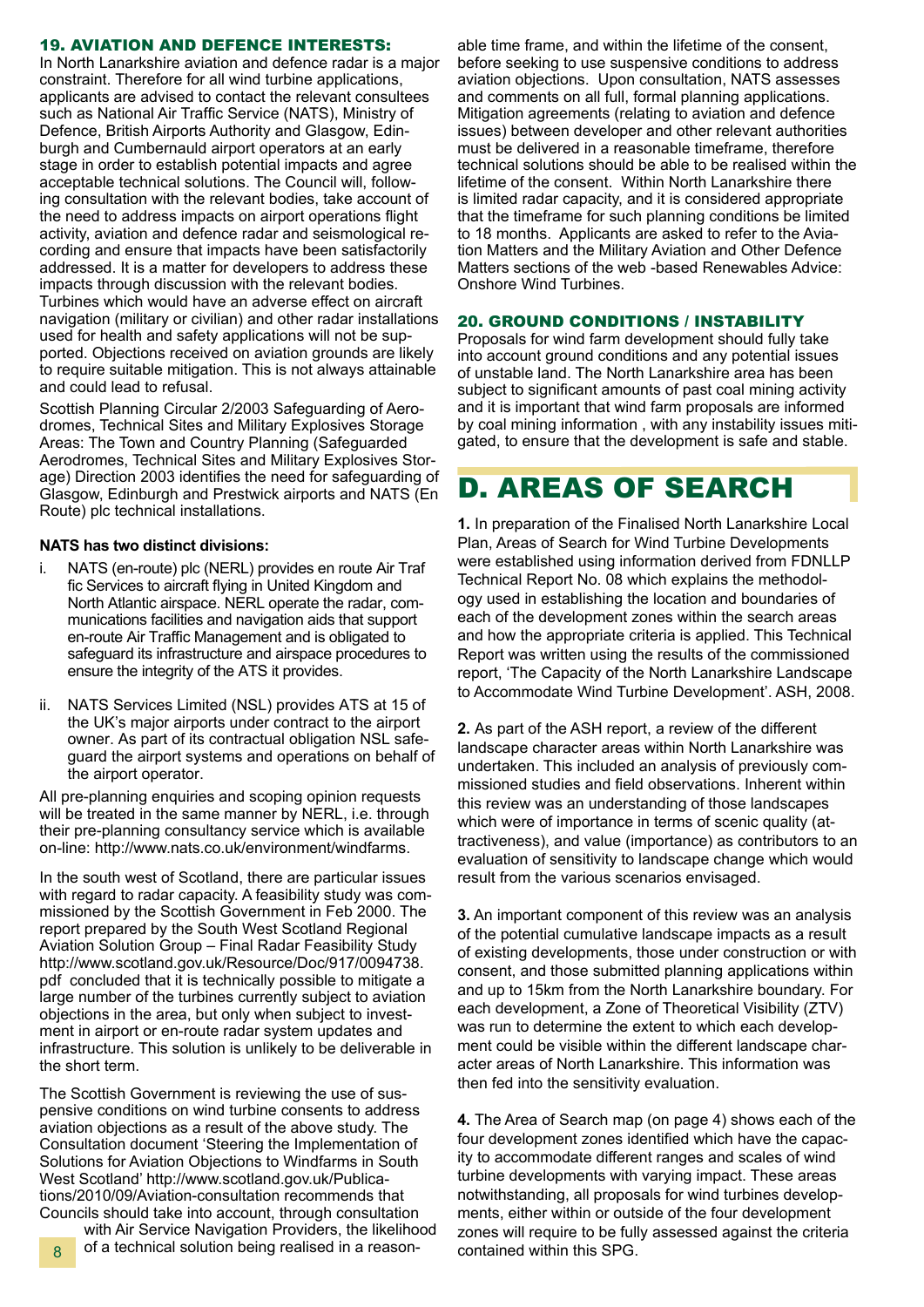**5.** Once a detailed understanding of landscape sensitivities within North Lanarkshire was obtained (which excluded all nationally designated sites), an assessment was carried out into the potential of each landscape character area to accommodate differing magnitudes of wind turbine development. Nine levels of magnitude were considered, using a sliding scale of height and extent. By assessing likely impacts for each scenario this enabled the assessment to determine whether, for example, a particular landscape could potentially accommodate only a single turbine of a particular height, or whether there was

potential for the landscape to accommodate a larger development without potentially significant adverse impact. Of the different landscape character areas within North Lanarkshire, it is concluded that the "Plateau Moorland" landscape character area (Zone 1), to the south and east of North Lanarkshire, possesses the greatest potential to accommodate a range of wind turbine developments. The development scenarios used had different heights and numbers of turbines and the impact of these development scenarios within each of the four zones were evaluated as High, Medium or Low.

## E. OTHER CONSIDERATIONS

The Council has a duty to consider, in consultation with the wind farm industry, the project viability issues and impacts on communities. The following table lists the key issues and related requirements.

|    | 1. Environmental<br><b>Impact</b><br><b>Assessment</b> | Under the Environmental Impact Assessment (Scotland) Regulations (1999), certain devel-<br>opments require a formal Environmental Impact Assessment (EIA). Guidance on the EIA<br>can be found in Planning Advice Note 58 and Planning Circular 3/2011. It is responsibility<br>of North Lanarkshire Council to determine if a formal EIA is required. The Council has a<br>statutory obligation to consider whether or not EIA is required for any wind energy project<br>of more than two turbines OR for turbines of more than 15m in height. The Council must<br>also consider whether the proposal could have an impact on a 'sensitive area' The applicant<br>should refer to the SNH guidance where an EIA is not required: Natural heritage assess-<br>ment of small scale wind energy projects which do not require formal Environmental Impact<br>Assessment (EIA) SNH 2008. http://www.snh.gov.uk/docs                                                                                                                                                                                            |
|----|--------------------------------------------------------|--------------------------------------------------------------------------------------------------------------------------------------------------------------------------------------------------------------------------------------------------------------------------------------------------------------------------------------------------------------------------------------------------------------------------------------------------------------------------------------------------------------------------------------------------------------------------------------------------------------------------------------------------------------------------------------------------------------------------------------------------------------------------------------------------------------------------------------------------------------------------------------------------------------------------------------------------------------------------------------------------------------------------------------------------------------------------------------------------------------|
|    | 2. Access to the<br>site and on-site<br>accessibility  | All turbines and control buildings will require internal access roads for construction, main-<br>tenance and decommissioning. Wind turbines may cause visual distraction for road, rail,<br>paths, cycle paths and bridleway users. The likely impact on visitors, recreation facilities<br>and countryside access facilities must be taken into consideration. Wind turbine develop-<br>ments within NLC require to be assessed for their impact on Core Paths and other routes<br>(e.g. Rights of Way). Consideration also should be given to the opportunities to enhance<br>such routes within and adjacent to wind farm sites. Applicants must ensure at an early stage<br>in the proposals that site access and on-site accessibility is acceptable to NLC's Roads and<br>Transportation Service. Delivery Routes of wind turbine components should be submitted<br>along with application details.                                                                                                                                                                                                    |
| 3. | <b>Road Traffic</b>                                    | Road Traffic Impacts. In siting wind turbines close to major roads, pre-application discussions<br>are advisable with Transport Scotland's Trunk Roads Network Management (TRNM). This is<br>particularly important for the movement of large components (abnormal load routing) during<br>the construction period, periodic maintenance and for decommissioning. Driver distractions<br>may, in some instances be a consideration. Within North Lanarkshire, the recommended dis-<br>tance from any road network for a wind turbine will be the height of the turbine plus 50%.                                                                                                                                                                                                                                                                                                                                                                                                                                                                                                                             |
|    | 4. Connection to<br>Grid                               | Transmission cables connecting wind farms to the grid involves the siting of overhead<br>cables or, preferably, laying cables underground. Scottish Power Transmission Limited is<br>the grid operator. Any grid connection which is not permitted development requires the ap-<br>propriate applications for grid connection under the Electricity Act 1989 (as amended). Any<br>applicant dealing with a wind turbine development must apply to Scottish Power Transmis-<br>sion Limited for a connection to the National Grid therefore early negotiation is advised. The<br>routing and scale of transmission lines linking renewable energy developments and the ef-<br>fects will be taken into account when considering proposals. In all instances, visual amenity<br>and protection of the environment will be primary considerations.                                                                                                                                                                                                                                                              |
| 5. | <b>Noise</b>                                           | When considering any wind farm application, the Council will take into account noise issues<br>according to PAN 1/2011 - Planning and Noise. There are two sources of noise from tur-<br>bines – the mechanical noise from the turbines and the aerodynamic noise from the blades.<br>Mechanical noise is related to engineering design and aerodynamic noise varies with rotor<br>design and wind speed, and is generally greatest at low speeds. Developers must ensure<br>that any increase in noise levels is acceptable and that they do not have an unacceptable<br>significant affect on the environment and any nearby noise-sensitive properties through<br>good acoustical design and siting of turbines. Applicants should consider other documenta-<br>tion referred to in the web-based planning advice on renewables, namely 'The Assessment<br>and Rating of Noise from Wind Farms' (ETSU-R-97) and the Salford University report into<br>Aerodynamic Modulation of Wind Turbine Noise. A noise assessment for all wind<br>turbine developments within North Lanarkshire is recommended.<br>9 |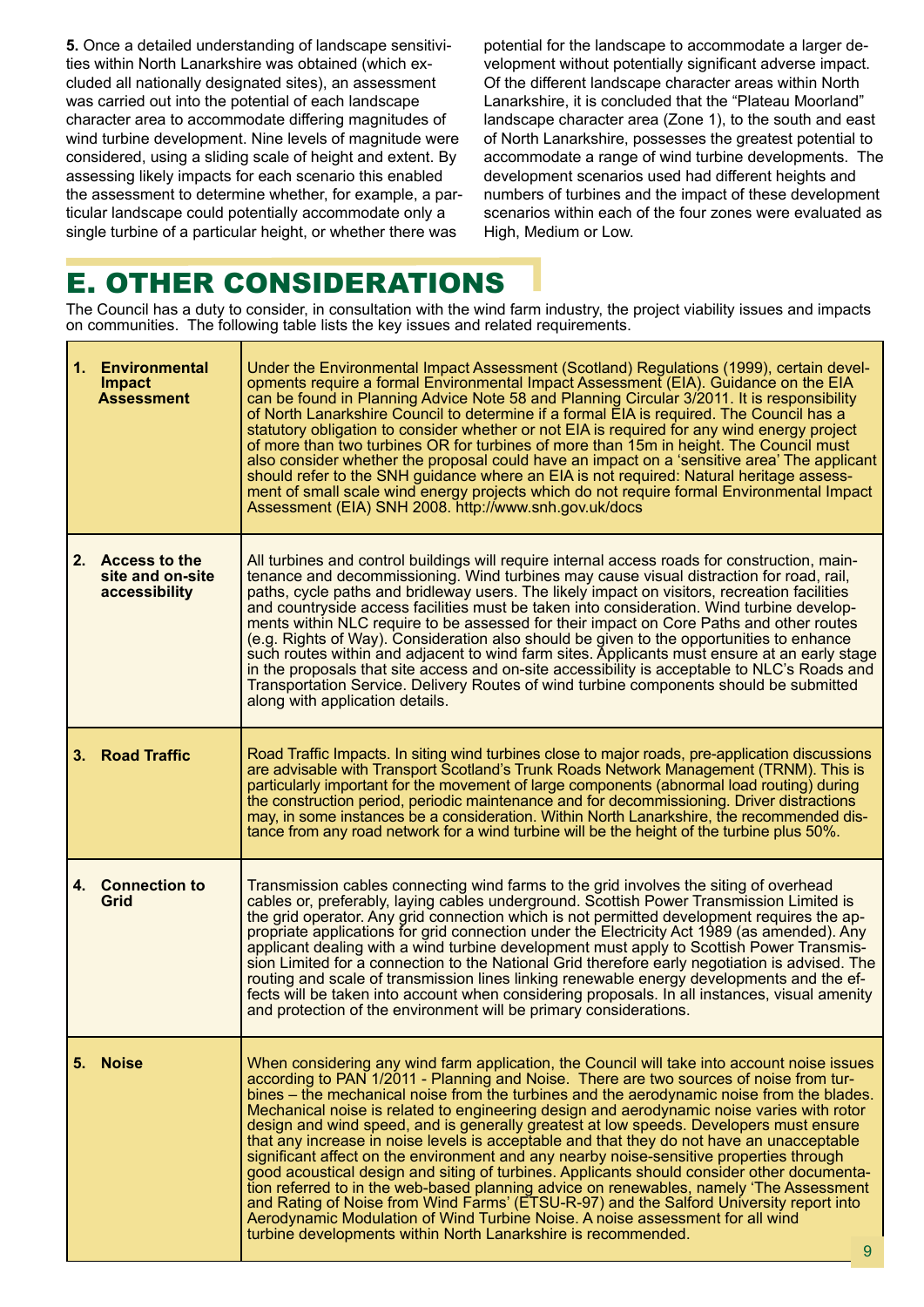| 6. Shadow Flicker                            | Shadow flicker can affect properties which are positioned within 130 degrees of north and<br>located up to 10 times the rotor diameter from the turbine. The degree of impact can also<br>depend on the type of window openings in the affected building. Where possible, turbines<br>should not be sited so that they cause shadow flicker at dwellings or other sensitive prop-<br>erties. However, if a turbine must be sited in a particular location, developers will need to<br>consider some forms of mitigation including restricting the operation of the turbine during<br>significant periods (usually low sun). Other mitigation measures may include screen plant-<br>ing/fencing as appropriate.                                                                                                                                                                                                                                                                                                     |
|----------------------------------------------|--------------------------------------------------------------------------------------------------------------------------------------------------------------------------------------------------------------------------------------------------------------------------------------------------------------------------------------------------------------------------------------------------------------------------------------------------------------------------------------------------------------------------------------------------------------------------------------------------------------------------------------------------------------------------------------------------------------------------------------------------------------------------------------------------------------------------------------------------------------------------------------------------------------------------------------------------------------------------------------------------------------------|
| <b>Forestry and</b><br>7.<br><b>Woodland</b> | Forestry Commission Scotland (FCS) has a statutory duty to promote sustainable forestry<br>and advises implements and manages the national forest estate. Any wind farm proposal<br>that necessitates deforestation requires pre-application consultation with Forestry Com-<br>mission Scotland and also need to conform to Scottish Government Policy on Control of<br>Woodland Removal (2009). (http://forestry.gov.uk) This document advises that removal of<br>woodland should only be allowed where it would achieve considerable and clearly defined<br>additional public benefits. Any replacement planting requirements would be outlined either<br>by planning application conditions or Section 75 agreements depending upon site specific<br>details.                                                                                                                                                                                                                                                  |
| 8. Ice                                       | Turbine blade icing can create vibration problems and a potential hazard to people and<br>wildlife. The potential safety hazard from ice should be evaluated and appropriate mitigating<br>measures incorporated into any proposed developments.                                                                                                                                                                                                                                                                                                                                                                                                                                                                                                                                                                                                                                                                                                                                                                   |
| 9.<br><b>Construction</b><br><b>Stage</b>    | Wind Farm or turbine construction impacts will be considered at the time of the application;<br>including sources and supply of construction materials for road access, effects on ground-<br>water, bodies of standing water and watercourses. On-site and off-site power transmission<br>issues, such as the location of sub stations and pylon/overhead line routes must be evaluat-<br>ed. The effect on trees and woodlands must be fully evaluated. Applicants need to be aware<br>that there may be a requirement for a Construction Method Statement. If the provision of<br>infrastructure crosses sensitive areas, an Ecological Clerk of Works may need to oversee<br>this work at construction stage.                                                                                                                                                                                                                                                                                                  |
| 10. Decommissioning<br><b>Stage</b>          | Decommissioning activities require to be planned and details of restoration and site after-<br>care must be included in any planning application. Turbine bases tend to be left 'in situ' to<br>avoid damage taking place through removal. Agreement under Planning or other legislation<br>will be required to ensure sufficient funding is available to guarantee equipment removal,<br>site restoration and after care at close of operations or after site abandonment for a period<br>of 6 months. If the provision of infrastructure crosses sensitive areas, an Ecological Clerk of<br>Works may be required to oversee this work at decommissioning stage. Prior to the expiry<br>of consents, proposal may come forward to extend the life of the project by re-equipping<br>or replacing the original turbines with new ones. While there are obvious advantages in<br>utilising established sites, such cases will have to be determined on merit and in the light of<br>current policy considerations. |
| 11. Single Turbines                          | Single turbines generally have a smaller impact than wind farms, complex issues still arise,<br>depending upon location a single turbine can cause a disproportionate impact. Also, cu-<br>mulative impacts of individual turbines may arise if several single turbines are constructed<br>in the same area (around 15km). Developer co-ordination and joint agreements for shared<br>facility use will be encouraged. Public safety and appropriate distances from nearby devel-<br>opment will require to be maintained. Radar, aviation, ecology, shadow flicker and broad-<br>casting issues will still need to be addressed on an individual basis. Any proposal for a<br>single turbine will be assessed on the impact of the height of the hub, length of the blades,<br>the scale and character of the landscape and any cumulative impacts on amenity.                                                                                                                                                    |
| 12. Wind Speed<br>10                         | Wind speed is a key element in identifying areas which are viable from an operational and<br>commercial perspective. Based solely on wind speed there are areas in North Lanarkshire<br>that could accommodate windfarms. Wind speed should be adequately addressed prior to<br>application as it will be a defining factor on whether a scheme is viable. Whilst not essen-<br>tial, it is in the developer's interest that any potential large scale wind turbine developments<br>use pre-development monitoring masts to establish average wind speeds. UK Wind Speed<br>Database http://www.bwea.com/noabl/index.html                                                                                                                                                                                                                                                                                                                                                                                          |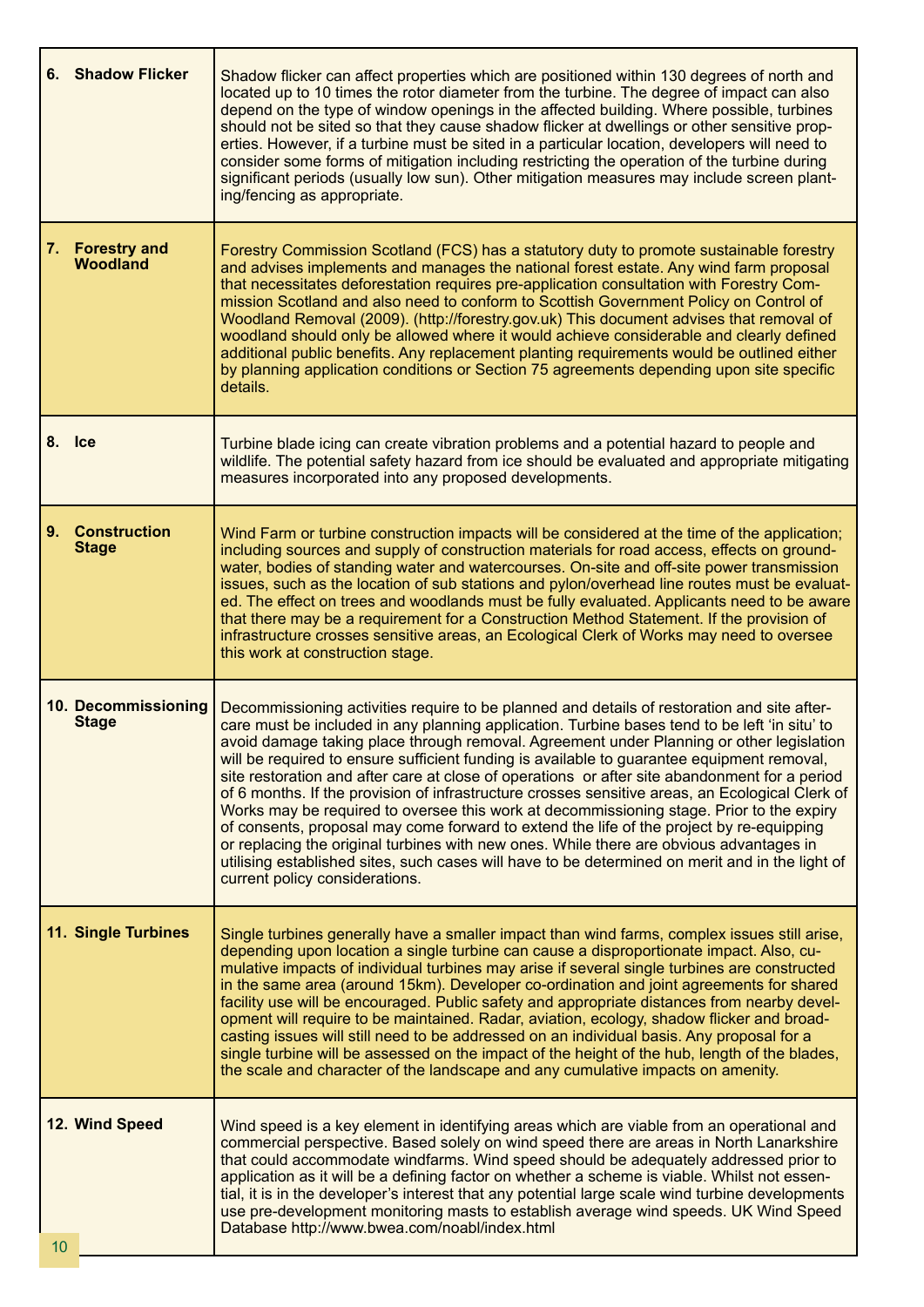### F. PLANNING APPLICATION SUBMISSION REQUIREMENTS

Applications for wind turbine developments may be expected to include as a minimum requirement the following information - unless otherwise agreed in writing by the Council that certain items of information are not required in the case of a particular proposal.

### Submission Checklist

A. Environmental Statement submitted in accordance with The Environmental Impact Assessment (Scotland) Regulations 1999, and any associated changes. Environmental Impact Assessments are likely to be required for projects which fall into a category within the scope of the Environmental Impact Assessment (Scotland) Regulations 1999 or where it is considered environmental issues require to be fully appraised. This includes wind farms of more than 2 turbines or where the hub height of any turbine or height of any other structure exceeds 15 metres. It is advisable for any applicant/developer to undertake scoping Environmental Statements (ES) for wind turbine developments. This process can help focus the ES on key issues and avoid the omission of important issues. This can deliver important benefits for all involved in the planning process.

B. Supporting Statement that describes the proposals and explains the relationship of the proposals to national, regional and local planning policy, and explains how each factor covered in the checklist of this Guidance has been addressed. Cross referencing, as appropriate, to the Environmental Statement or other submissions should be considered.

C. A Transport Assessment will normally be included as part of an Environmental Statement if required in accordance with the requirements of SPP and PAN 75 Planning for Transport. Where no EIA is required, a Transport Statement may the more suitable depending upon the scale and size of the proposed development.

**D. Design Statement** There is a requirement for all applications for wind farm developments classed as major developments (generating over 20MW of electricity) to contain a Design Statement which sets out the design objectives and documents the design process of the development. Within North Lanarkshire, it is recommended that all applications for 4 turbines or more contain a Design Statement. Applicants preparing a Design Statement are asked to pay particular attention to the above-mentioned report 'Siting and Designing Windfarms in the Landscape' (SNH 2009).

#### E. Construction Method Statements and Environmental Management Plans

Depending upon the development proposals a Construction Method Statement and Environmental Management Plan may be required. An application submission should provide the following details:

- All proposed watercourse crossings/culverting other works in or adjacent to sensitive water receptors
- The management and disposal arrangements for site draining and contaminated waters
- Handling and storage of peat
- Site Waste Management Plans

Pollution prevention matters

Construction Method Statements and Environmental Management Plans should include proposals for mitigation of impacts and compliance with environmental guidance.

F. Other Environmental Factors The following factors need to be considered for any planning application:

- **Location of built elements**
- Carbon Balance
- **Peatland**
- Pollution Prevention and environmental management
- Engineering activities in the water environment
- Borrow pits
- Site waste management plans.

G. Restoration Proposals (as appropriate) including details of all proposed after use(s) of the restored application site ; how the application site will be restored and integrated with the surrounding landscape; method of restoration working ; timing of restoration and details of all after care following restoration

H. Financial Bond & Legal Agreement (as appropriate) A confirmed commitment by the applicant is required to the provision of a financial bond and/or legal agreement that covers the provision of site monitoring during construction works, site restoration and suitable aftercare period. This is to ensure adequate measures are in place to ensure the site is restored in an appropriate manner.

I. Community Engagement Statement setting out how the local community has been involved, what there views are, and how these views have been taken on board or mitigated.



*Braidenhill Farm Turbine - base painted green*